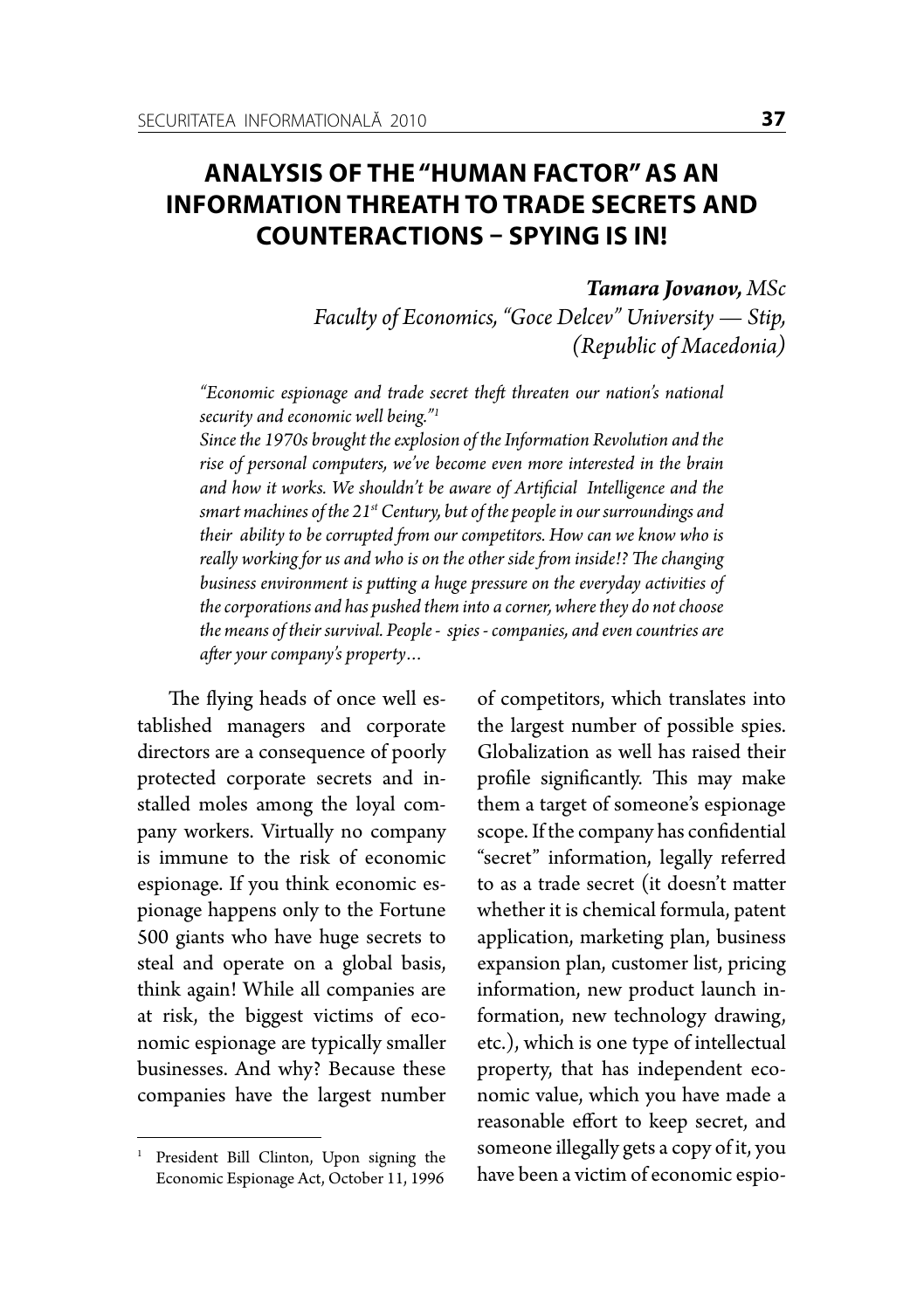nage. Companies are under attack and at enormous risk every day from the global threat of economic espionage, but that risk can and should be lowered and managed. If we don't take for granted the fact that the companies are constituted by people, we can admit that the most common factor of information leaking is the human factor. But why do they do it? It is luxury question to ask if noted that the answers can be various and very individual. Many of the espionage spies do it for money, for greed, for revenge, for their native countries, for opportunity or just because of their huge egos. So it is therefore possible to assume that the anatomy of the spy can be well put in a several counts: young, well educated individual, male or female, with high intellectual potential, ambitious, with money issues, neglected from the company, with troubled childhood, loyal to higher goals. Thanks to the modern age they also have the gadgets to do the job: micro stick - an mini compact audio and video recorder; wrist watches which can record even an rustling conversations with it's hidden voice recorder; dime-size "contact bugs," which anyone could stick to the outside of a conference room window and matchbox-size "SIM bugs"; listen-only cellphones that don't ring or light up, that can be activated by a phone call an hour, a week or a month later; innocuous-looking ballpoint pen with a voice-activated audio recorder; Keyghost; etc. Proprietary and trade secret information are the lifeblood of every company in every industry group. Given how valuable trade secrets are, you would think that companies would bend over backwards to protect them, but that is not the case. If the Pareto rule should be applied, than we could say that 80 percent of the risk comes from inside the company, and only 20 percent from outside the company. Opposite of what it is, the focus on reducing risk of trade secret theft should be on education and ethics, not physical security, but the majority of money spent on protecting a company's assets is spent on protecting the physical assets, and it is spent largely to protect the company from only 20 percent of the risk—from outsiders. Think how tough it sometimes is just to get into some buildings as a visitor. You often have to sign in and be issued a badge. At some locations, visitors have to be escorted in certain sensitive areas. You need to know and then punch in on a keypad special door combinations or have card keys to open doors or have elevators stop at specific floors. Security guards greet and watch you when you arrive in the lobby or walk around or enter or leave the parking lot. Closed circuit TV cameras are mounted in ceilings or some other inconspicuous locations keeping an eye on you. In most cases, what is actually being protected is physical property from outsiders, not trade secrets from insiders. Typical security people in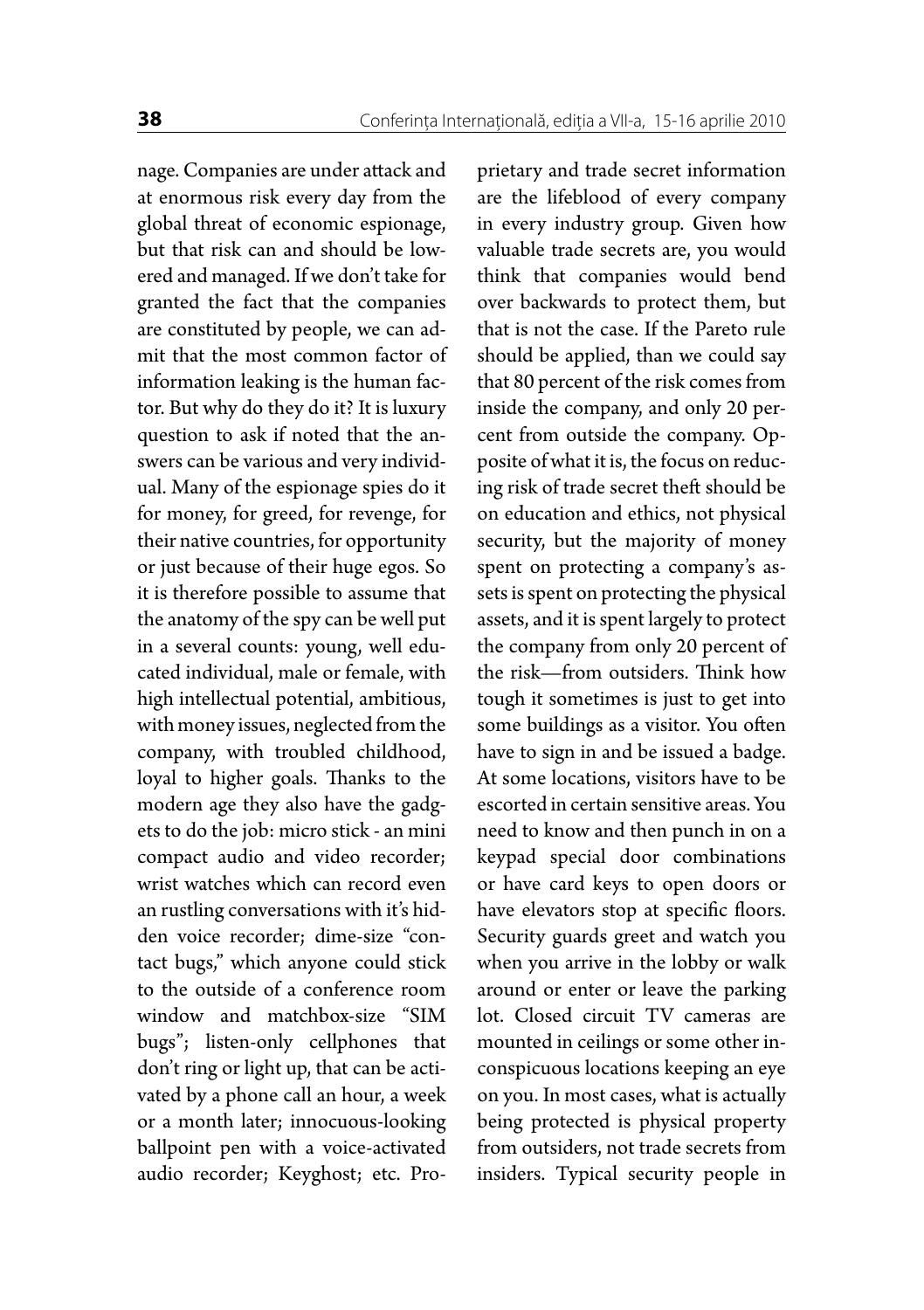office buildings are concerned with guarding against thieves walking off with a computer; they wouldn't know a trade secret if their lives depended on it. Given that some 80 percent of trade secret theft is perpetrated by employees or other insiders, most companies simply do not properly address the issue of protecting trade secrets. This lapse only increases a company's risk that an employee, ex-employee, or some other insider will walk off with a valuable trade secret, whether intentionally or not. A trade secret that gets out into the marketplace accidentally can cause every bit as much harm as those that are breached by true spies. The question is: Can anything be done to stop economic espionage and secure the informations? - It is impossible to stop it, but it can be reduced! Information protection should be based on eight major elements:<sup>2</sup>

- 1. Information protection should support the business objectives or mission of the enterprise – the position of the ISSO (Information Systems Security Officer) has been created to support the enterprise, not the other way around;
- 2. Information protection is an integral element of due care – the senior management is required to protect the assets

of the enterprise and make informed business decisions (an effective information protection program will assist in meeting these duties);

- 3. Information protection must be cost effective (implementing controls based on pre identified significant risk existence);
- 4. Information protection responsibilities and accountabilities should be made explicit (it is necessary to publish an information protection policy statement where the roles and responsibilities of all employees would be identified);
- 5. System owners have information protection responsibilities outside their own organization (monitoring the usage of the information to insure that it complies with the level of authorization granted to the user);
- 6. Information protection requires a comprehensive and integrated approach (information protection issues should be a part of the system development life cycle and during the initial or analysis phase, information protection should receive as its deliverables a risk analysis, a business impact analysis and an information classification document. Additionally, because information is resident in all departments throughout the enterprise, each business unit

<sup>2</sup> Thomas R. Peltier, Justin Peltier, John Blackley, "Information Security - Fundamentals", CRC Press LLC, USA, 2005, p.1-2